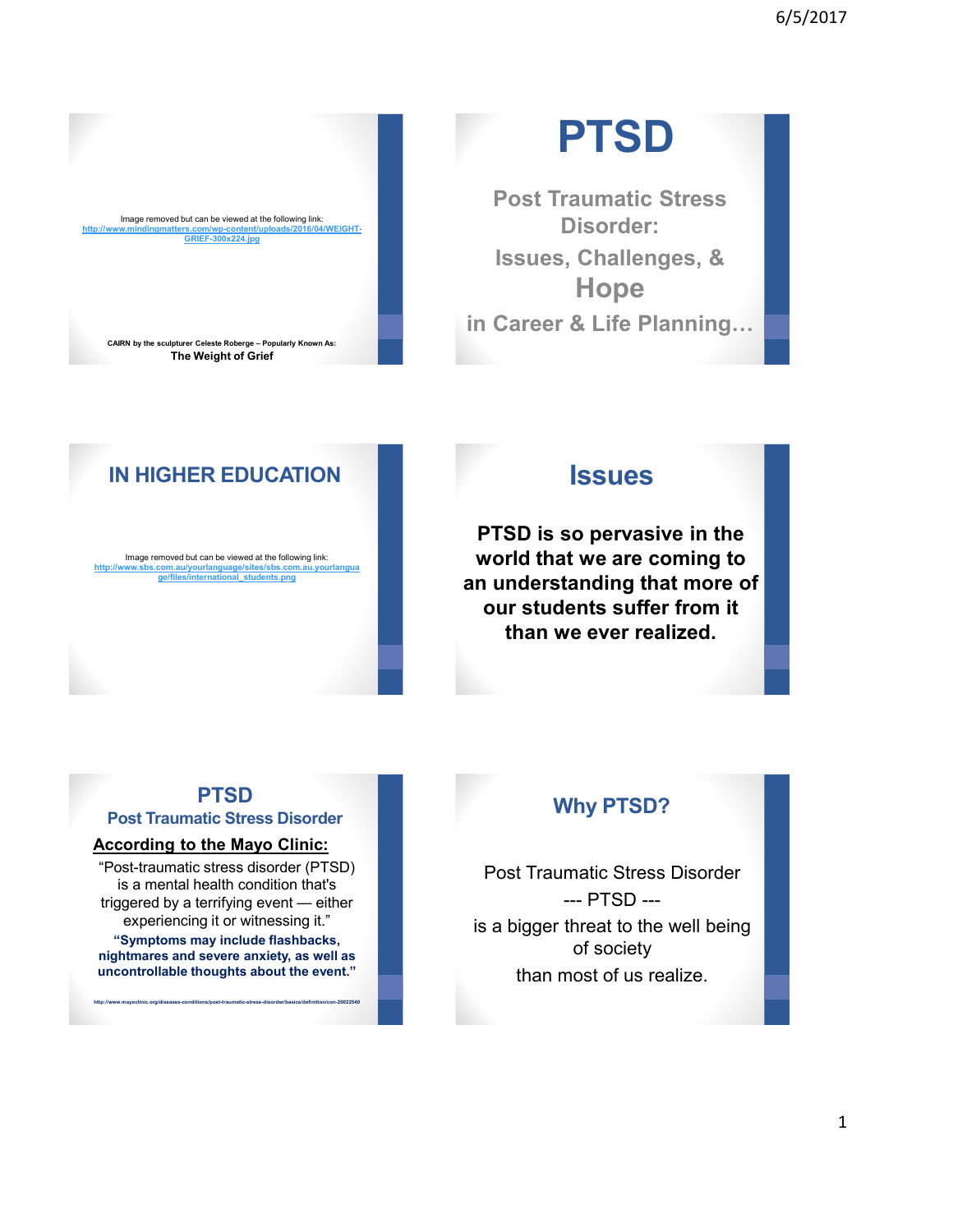#### **Unwanted Memories**

"Symptoms include strong and unwanted memories of the event, bad dreams, emotional numbness, intense guilt or worry, angry outbursts, feeling 'on edge,' and avoiding thoughts and situations that are reminders of the trauma."

**http://www.ptsdunited.org/ptsd-statistics-2/**

#### **Symptoms, Basic Facts, Statistics, & Global Burden**

According to the USA's National Institutes of Health, Department of Veteran Affairs, and Sidran Institute, "The societal and economic burden of PTSD is extremely heavy."

http://www.ptsdunited.org/ptsd-statistics-2/

#### **Conservative Global Look**

A joint United Nations and United Nations High Commission for Refugees study of PTSD in 21 countries indicates that of the people surveyed:

- 21.8% witnessed violence;
- 18.8% experienced interpersonal violence;
- 17.7% were in traumatic accidents;
- 16.2% were exposed to war; and
- 12.5% had loved ones suffering from trauma.

http://www.who.int/mediacentre/news/releases/2013/trauma\_mental\_health\_20130806/en/ http://apps.who.int/iris/bitstream/10665/76796/1/9789241548533\_eng.pdf

### **Headline: Pakistan**

**It's Not Just Soldiers With PTSD by Beenish Ahmed, Journalist – 2013**

### **Pakistan**

#### **Estimates:**

"…40 percent of people in the Federally Administered Tribal Areas …" suffer "…from PTSD…."

It is difficult to almost impossible to directly study PTSD in Pakistan's perilous tribal regions.

### **Pakistan**

"What I have seen is that there are much deeper and stronger impacts of war on children… Thousands of children [have] lost their childhood," yet…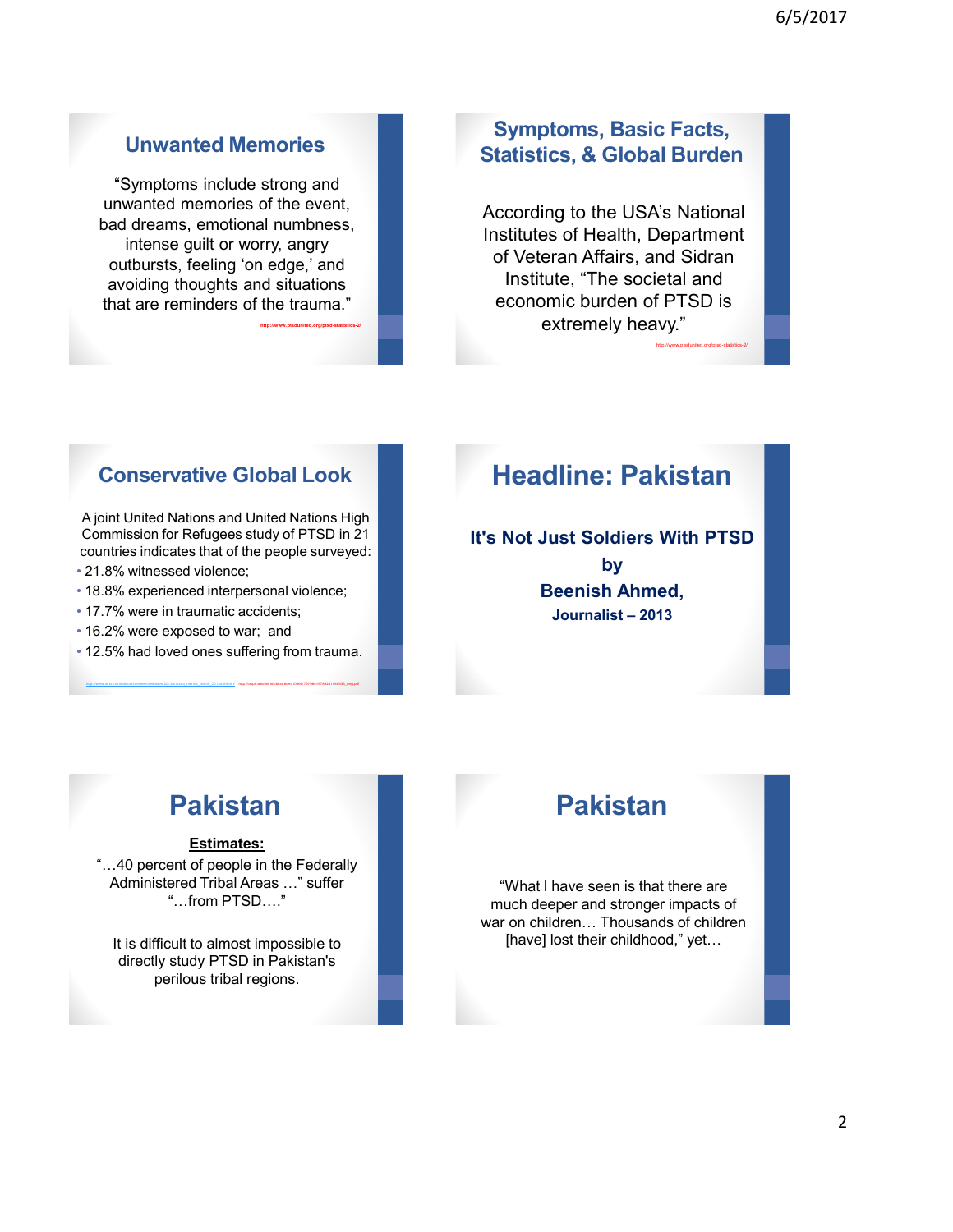**"Pakistan lacks the mental health resources it needs to treat all the people who need help.** 

**A WHO (World Health Organization) study indicated, '…there were only 342 psychiatrists and 478 psychologists for a population of 190 million'"**



Image removed but can be viewed at the following link: **http://www.irinnews.org/report/100226/pakistan%E2%80%99s-traumatizedwar-children-play-soldiers-and-taliban**

**Pakistan's chronically traumatized war children play soldiers & Taliban.**  Photo by Fakhar Kakahel Article by Umar Farooq IRIN (The Inside Story on Emergencies)

### **Headline: India**

**Post-traumatic Stress Disorder in Children of Conflict Region of Kashmir**

*Journal of Clinical and Diagnostic Research* January 2016

### **Headline: India**

"The last two decades have seen various traumatic events in Kashmiri population, which has led to psychological impact on all population, especially children."

### **Journal Article: India**

**Neurobiology of Early Life Stresses and PTSD in Children**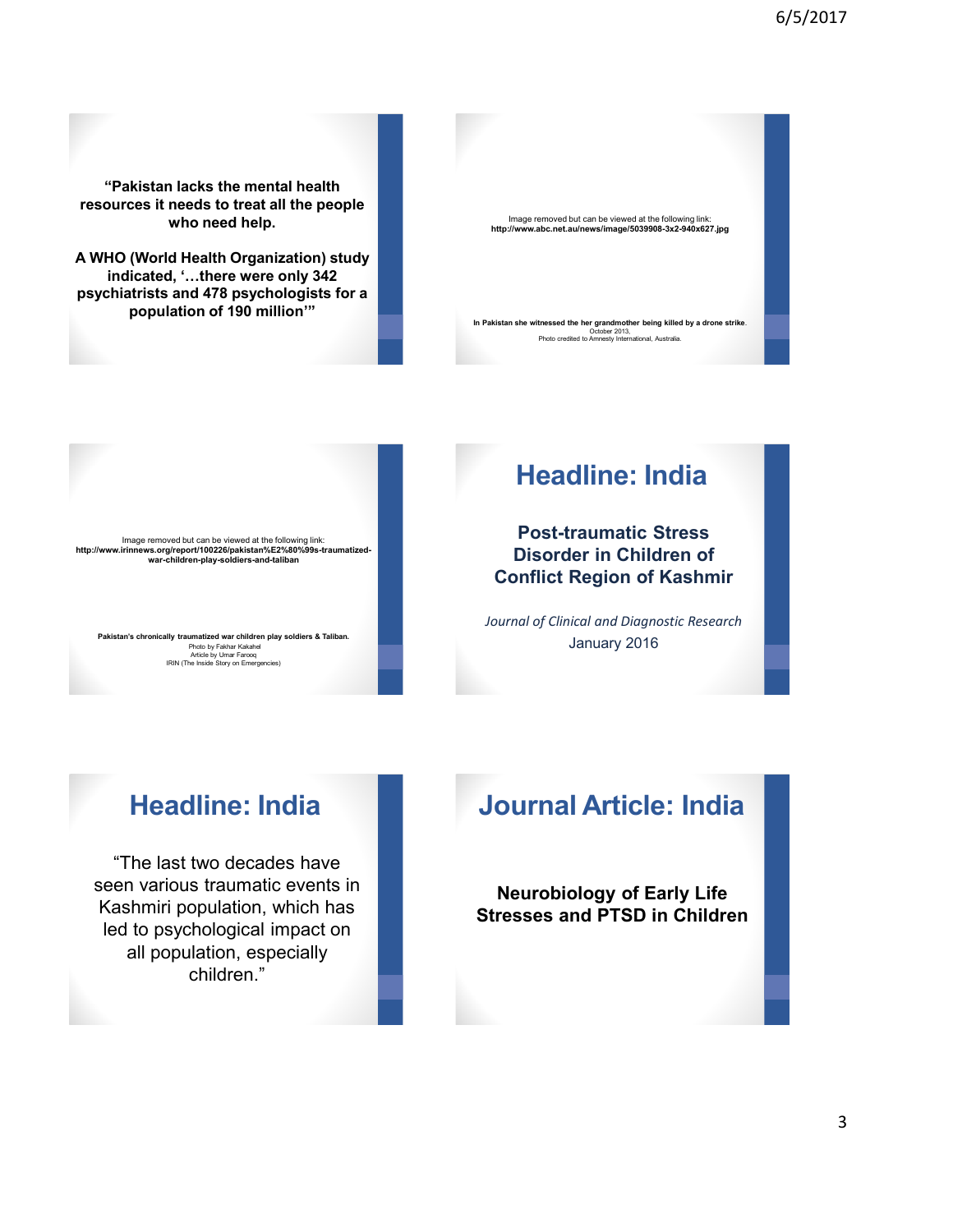### **India**

"Heim et al., revealed that in paediatric (pediatric) PTSD, elevated levels of cortisol, dopamine, norepinephrine in 24 h (hours) urine sample were found."

### **India**

"He also found elevated levels of cortisol in salivary gland of children. Abnormalities in brain electrical activity on electroencephalogram were also noted."

### **India**

"Children with PTSD were found to perform poorly on attention, abstract reasoning and executive functioning…

### **India**

…further it has been seen that siblings of PTSD patients have increased chances of getting PTSD"

Image removed but can be viewed at the following link:

Image from Flickr **Article by Debu C., Journalist**

**http://images.mapsofindia.com/my-india/2016/10/what-drives-the-stone-pelters-in-kashmir.jpg**

#### **Headline: Singapore Nadia Jansen Hassan June 24, 2016**

Image removed but can be viewed at the following link: **https://www.sgh.com.sg/about-us/newsroom/News-Articles-Reports/Documents/Year%202012/September/20120927-STM-Frontpage-01\_12\_13-76x33-Reducing%20risk%20of%20post-traumastic%20stress.jpg**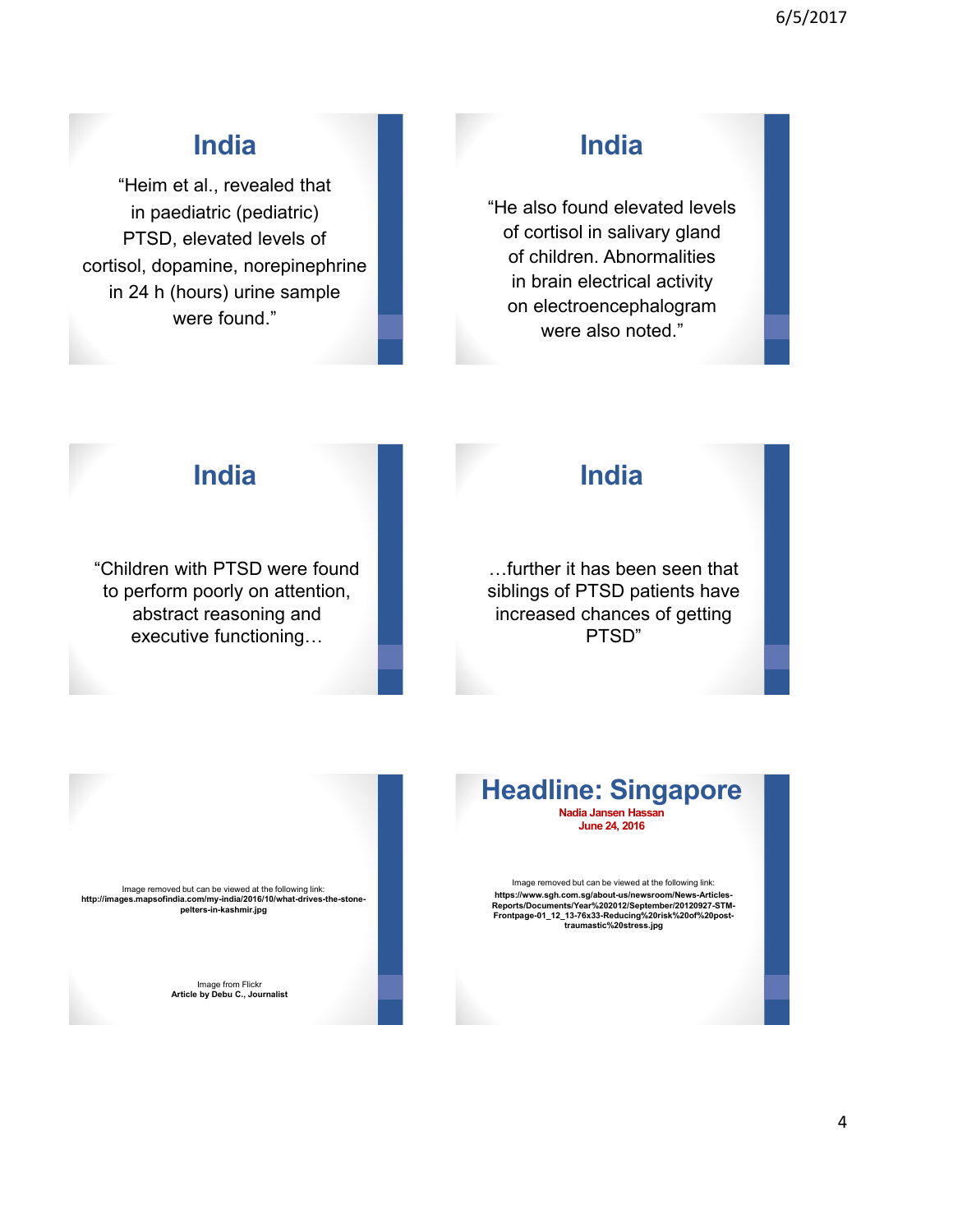### **Singapore**

"In 2007, both Changi General Hospital (CGH) and KK Women's and Children's Hospital (KKH) started screening programmes (programs) using questionnaires to identify those at risk of PTSD."

### **Singapore**

"The mental state of trauma victims admitted through emergency departments and subsequently warded are routinely checked."

### **Singapore**

"Since March 2007, more than 3,500patients have been screened at CGH, while at KKH, approximately 1,400 children have been screened since June 2007."

### **Headlines: Japan**

**Tsunami & Earthquake and Trauma: Post Traumatic Stress Disorder**

**Post Traumatic Stress Disorder in Japanese Prisoners of War**

#### **Guess What?**

**Most of us are from one of the 25 top countries for having highest prevalence of PTSD in its population as identified by WHO of the United Nations.**

- 1. Thailand
- 2. Indonesia
- 3. Philippines
- 4. USA
- 5. Bangladesh
- 6. Egypt
- 7. India
- 8. Iran
- 9. Pakistan • 10. Japan
	-
- 11. Myanmar
- 12. Turkey
- 13. Vietnam…
- 23. China

#### **Dr. Belleruth Naparstek Psychotherapist & Author** Her Removed Image can be found at: http://www.healmypts d.com/wpcontent/uploads/2012 /04/Belleruth-Naparstek.jpeg

*Invisible Heroes***: Says of PTSD**

- Greater prevalence in women than in men.
- Greater prevalence in children than in adults.
- Upward of 70% 80% of the world's population exposed to trauma.
- Perception often has a role in determining if PTSD develops.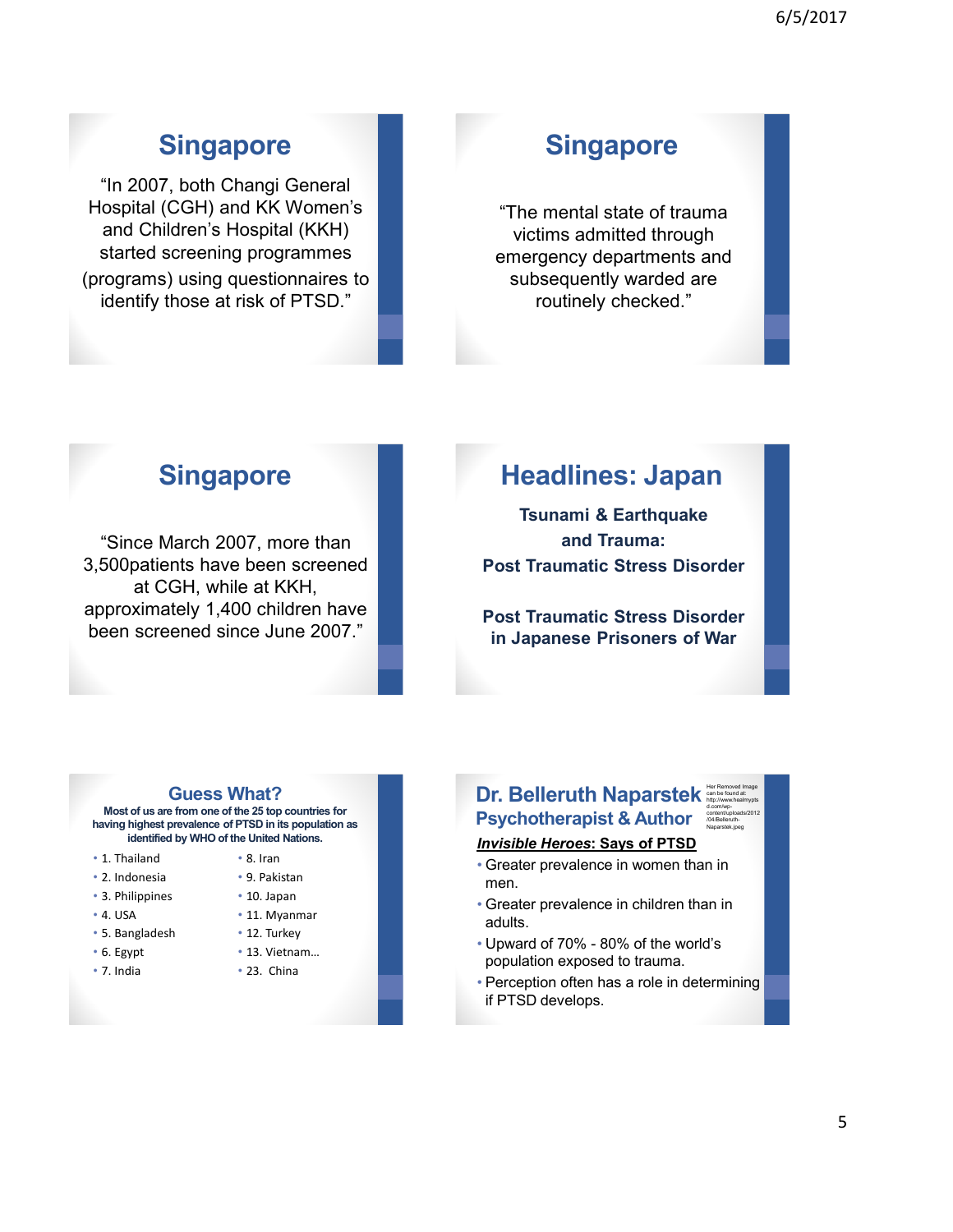6/5/2017

**PTSD feels like Chronic Stress, Chronic Grief Chronic Sadness, Chronic Discomfort, Chronic Pain, Chronic Fear…**

#### **Imagine Chronic Discomfort Within One's Own Body…**

**Imagine Chronic Discomfort Within One's Own Body and Having to Make Major Life Decisions…**

Image removed but can be viewed at the following link: **http://www.mindingmatters.com/wp-content/uploads/2016/04/WEIGHT-GRIEF-300x224.jpg** 

**"Death is not the greatest loss in life. The greatest loss is what dies inside us while we live."**

> *~Norman Cousins Author/Medical Doctor World Peace Advocate 1915 - 1990*

### **Somatic Experiencing**<sub>®</sub> the book

**the Tiger**

#### **Dr. Peter Levine:**

- **PhD in Medical Biophysics** from the University of California, Berkele
- **Ph.D. in Psychology** from International University.
- **In the field of stress & trauma for over 40 years**
- **Inventor of Somatic Experiencing**
- **Was an Astronaut Stress Consultant for NASA** • **Received Lifetime Achievement award from U.S.**
- **Association for Body Psychotherapy, 2010** • **Received Reis Davis Chair in Child Psychiatry, 2010**
- **Has worked extensively with indigenous populations around the world**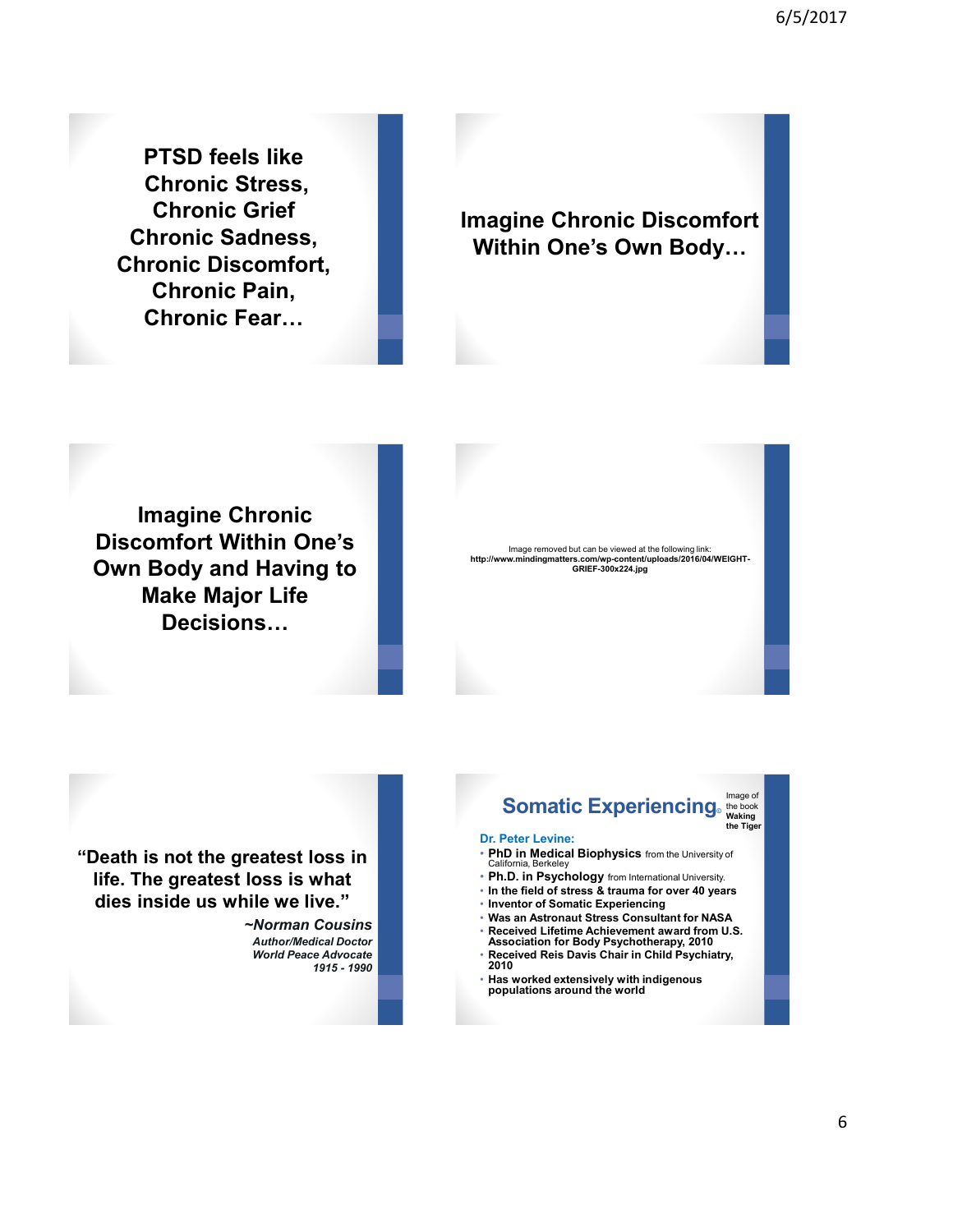**The Foundation for Human Enrichment FHE http://traumahealing.org/**

Worldwide Trainings Include: Most of Europe, South Africa, India, Japan, South Korea, Taiwan, Turkey, Australia, and Canada.

Dr. Levine and Foundation for Human Enrichment Images Removed: **Go to:** 

**https://traumahealing.org**

• **More likely to lead to PTSD in even one traumatic episode:** •**Freeze or Fold**

**single traumatic episode:**  •**Fight or Flight**

**Quick Review: When there is a stressor. Threat!**

• **Less likely to lead to PTSD due to a** 

### **Danger! Danger!**

- **Amygdala** turns on fear mechanism Signals hippocampus - Hippocampus sends info to cortex, mostly prefrontal
- **Amygdala** sends info to hypothalamus Hypothalamus signals release of cortisol
- **Amygdala** signals sympathetic nervous system to release noradrenaline - Pulse quickens to give body more O2 - Body perspires

### **All Clear!**

- **Threat** passes
- **Amygdala** signals hypothalamus to signal the serotonin releasing cells in raphe nuclei.
- **Serotonin** aids in feelings of safety, wellbeing, and calm.



### **PTSD happens because…**

**…one's stress cycle becomes dysregulated and stuck.**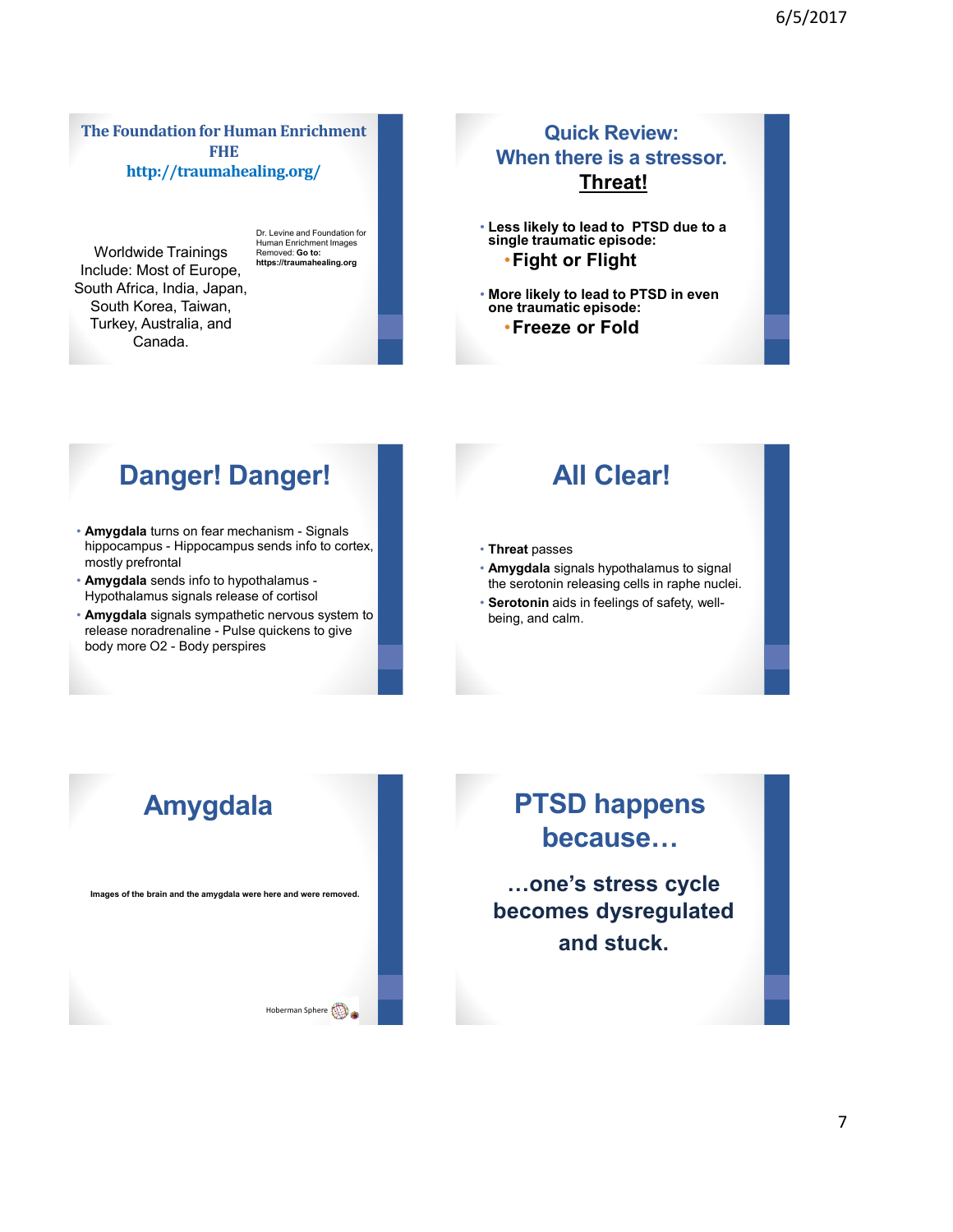6/5/2017

**Why We Should Care: Our Students & Our Societies Due to its prevalence, none of us escape PTSD.**

- Family & Friends
- •War Veterans and their offspring
- Law Enforcement & Firefighters
- •Search and Rescue Workers
- Health Care First Responders
- •Each Other…

Think of our students who are trying to make career and life planning decisions…



Lost Potential? Yet, they hold our HOPE!

### **SE Examples of How PTSD Impacts Our Students & Our World**

- Continuation of violence in the world, war, terrorism, school shootings
- Addictions: food gambling drugs
- Undereating & under hydration
- Inability to maintain close relationships
- Low ability to concentrate, sleep, remember
- Learning Disabilities

### **Examples from SE**<sup>2</sup>: **How PTSD Impacts Us**

- Always on edge easy to startle and anger (chronic hypervigilance)
- Constantly engage in activities that puts one's life in danger
- Lack of experiencing positive feelings
- Lack of compassion and empathy
- Inability to maintain a job
- •**Chronic desire for revenge**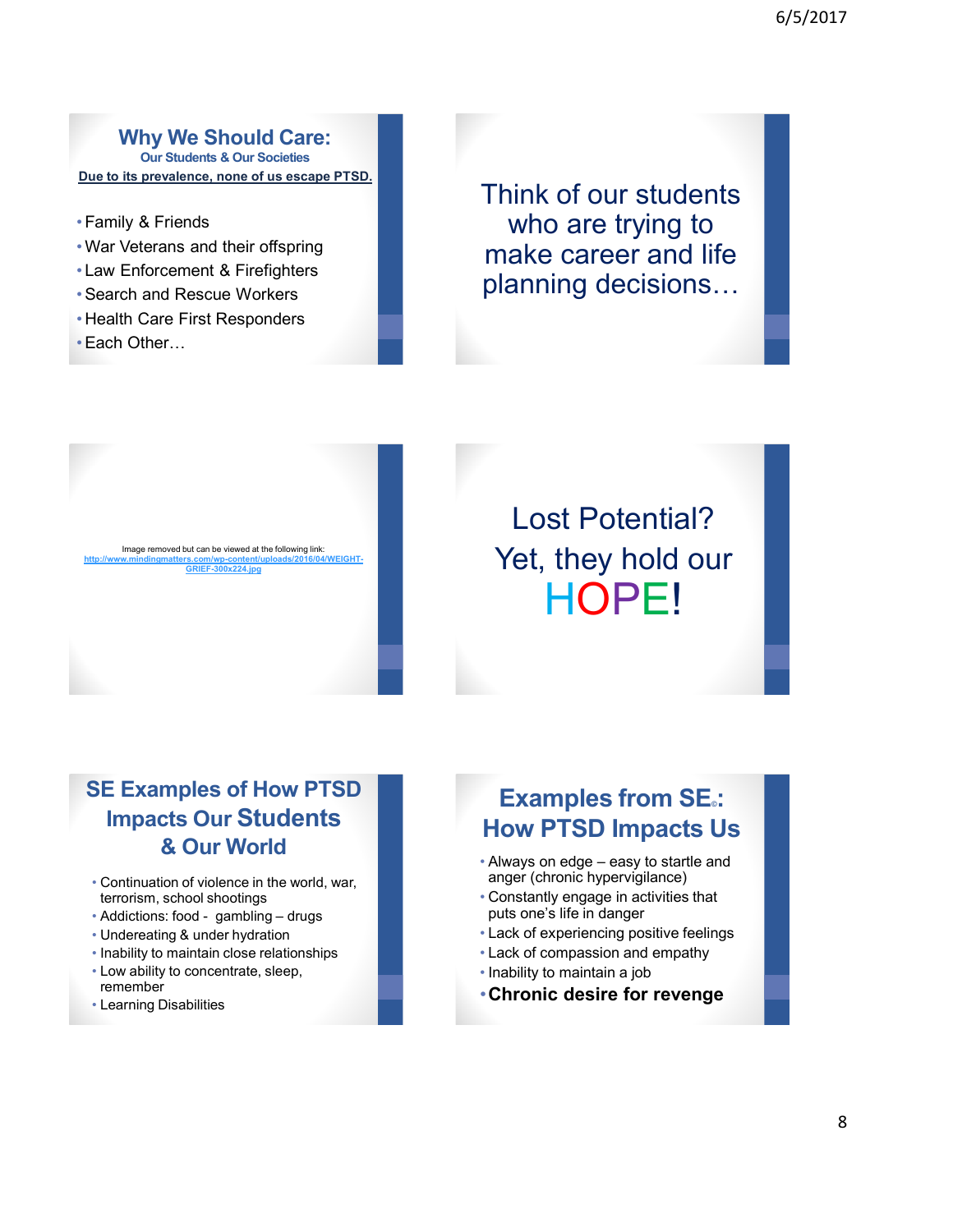### **Causes of PTSD in the SE** Model

- Fetal trauma (intra-uterine)
- Birth trauma
- Loss of a parent or close family member, this includes children who are adopted into the warmest and most loving families
- Illness, high fevers, accidental poisoning
- Physical injuries, including falls and accidents, bodily burns

### **Causes of PTSD in the SE** Model

- Abandonment, adoption, attachment issues
- Sexual, physical, and emotional abuse
- Natural disasters such as earthquakes, fire, and floods
- Some medical and dental procedures
- Being under the anesthesia named ether
- Prolonged immobilization, casting and splinting or torsos for various reason such as turned in feet and scoliosis

### **Causes of PTSD in the SE© Model**

- Bereavement (especially due to a sudden unexpected death)
- Extreme weather climates (hot, cold)
- Loss of a job
- War
- Military, Firefighting, Law Enforcement
- Witnessing violence
- Drone and terrorist attacks

### **Intrusive Memories**

**"…ain't no future in the past." ~Vince Gill Country Western Singer, USA**

### **Intrusive Illnesses**

- Fibromyalgia
- Irritable Bowel Syndrome
- Autoimmune Diseases
- Chronic Depression
- Chronic Head, Stomach, or Back Pain
- Dissociative Identity Disorder
- Cancer
- Phobias
- Nightmares

**"Our moral responsibility is not to stop the future, but to shape it. To channel our destiny in humane directions and to ease the trauma of transition."** 

> *~Alvin Toffler Futurist/Writer 1928-2016*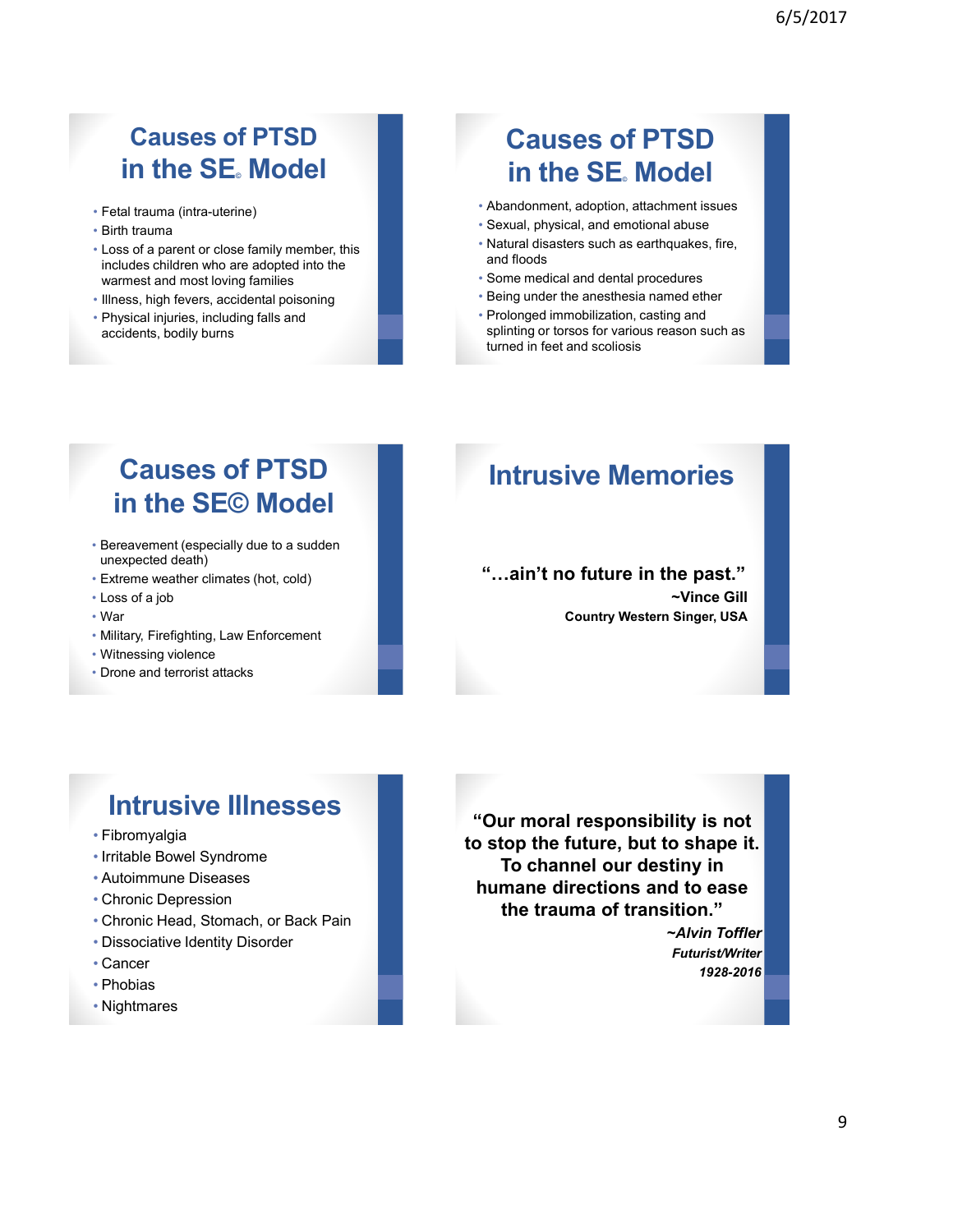#### **Native American & Other Traditions Say:**

**Suffering of forebears is carried in future generations.**

**The Iroquois remind us when they say: Decisions we make today have repercussions for seven generations.**

**New Discovery : "On/Off Button for Passing Along Epigenetic 'Memories' to Our Children"** 

**Accompanying image of the journal article was removed.**

### **Epigenetics**

"The study of the process by which genetic information is translated into the substance and behavior of an organism: specifically, the study of the way in which the expression of heritable traits is modified by environmental influences or other mechanisms without a change to the DNA sequence."

www.dictionary.com

### **Inherited & Collective (Comprehensive) Trauma - PTSD**

**Consider Collective PTSD** 

*Globally, children are born with their genetic coding impacted by Inherited PTSD!*

## **Inherited PTSD**

#### **The Descendants of & from**

- **Slavery,**
- **War Veterans (WW II, Korean War, etc.),**
- **Survivors of Holocausts & Tsunamis,**
- **The Hungry,**
- 

![](_page_9_Picture_18.jpeg)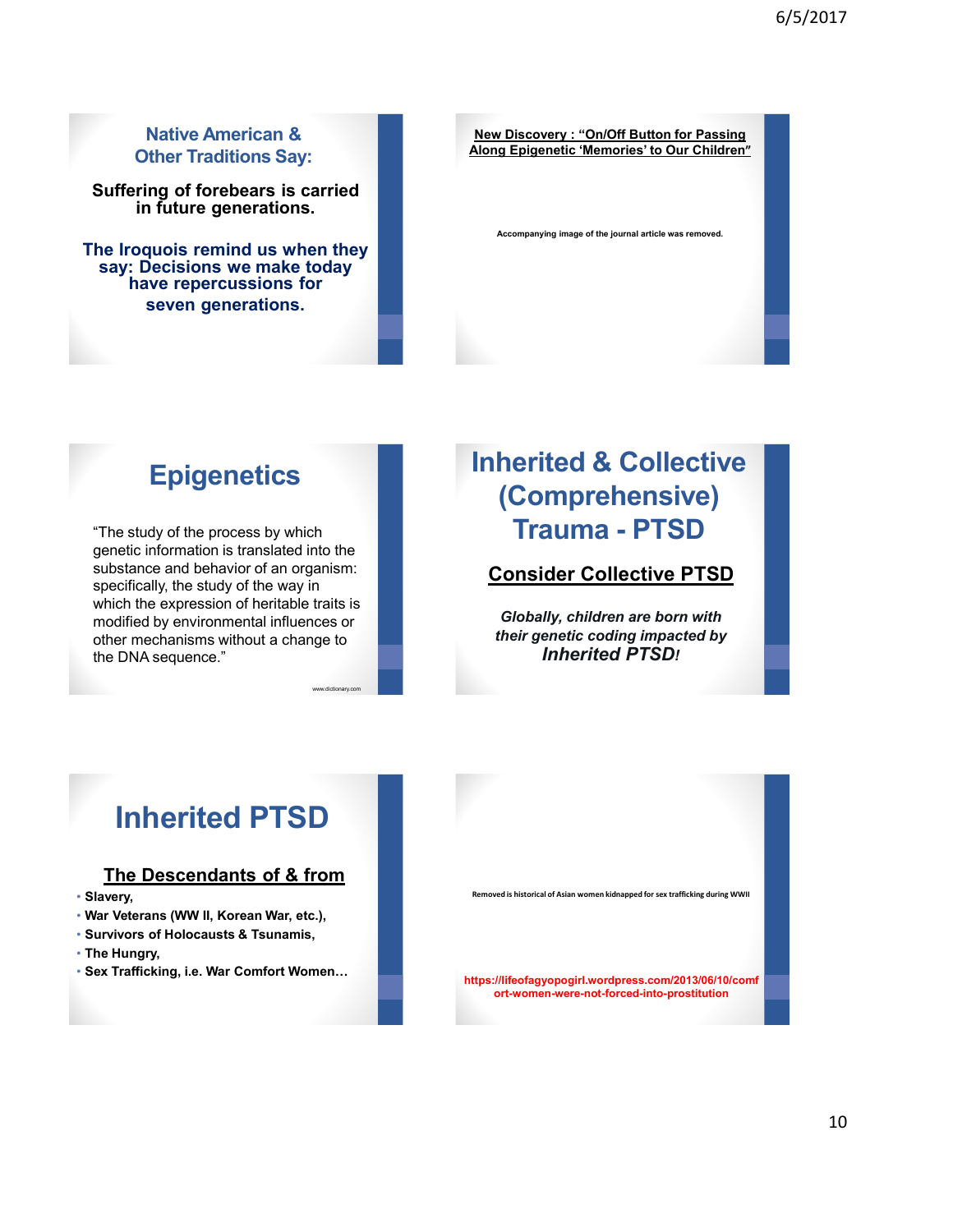### **"Why Do Humans Kill, Maim, & Torture One Another?"**

#### **Traumatic Reenactment Based on Legacies:**

- Fear
- •Separation
- •Prejudice
- Hostility

#### **"Why Do Humans Kill, Maim, & Torture One Another?" Why Do Humans Seek Revenge, I ask?**

"Imagine now an entire population of people with a similar post-traumatic history. Now, imagine two such populations in the same geographical region, perhaps with different languages, colors, religions, or ethnic traditions…. Disturbing arousal…. Ongoing perception of danger…. The threat has been located: It is them. They are enemy. The urge to kill, maim, and mutilate escalates…. Compelled to slaughter each other. **They destroy each other's homes, hopes, and dreams. By doing so, they kill their own futures."** 

*~ Dr. Peter Levine*

**Google James Baldwin, famous African** 

**"I imagine one of the reasons people cling to their hates so stubbornly is because they sense, once hate is gone, they will be forced to deal with pain."**

> *~James Baldwin Author, Civil Rights Activist 1924 - 1987*

### **American author to see images of him. A Challenge**

• Helping students with their Issues

• Changing our institutions

### **Students Need to Feel Safe at Our Universities & Within Their Own Bodies**

**Our goal is to help our students make it to a university, pick a major, choose a career, graduate from college, find jobs in their careers and be successful in their own ways.**

#### **Symptoms: University Students**

- 1. Chronically exhausted while in school
- 2. Difficulty concentrating
- 3. Difficulty in interacting with peers
- 4. Not completing school work
- 5. Perfectionism & other self-defeating behaviors
- 6. Avoidance and chronic fear
- 7. Outbursts in class
- 8. Difficulty in being in larger classrooms, noises, and lots of external stimuli

**Students with PTSD need understanding but they do not have less abilities. They can and do excel!**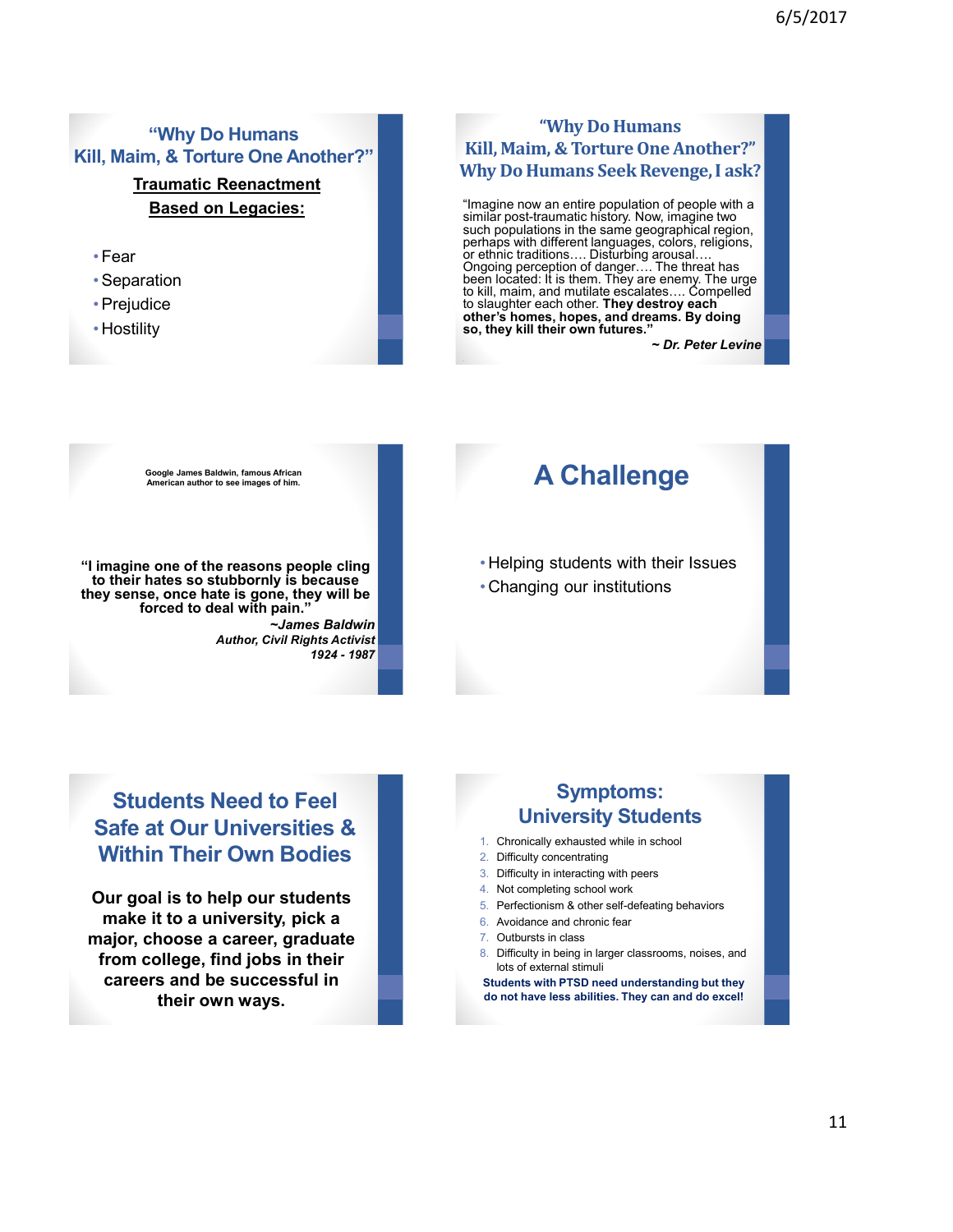#### **Possible Symptoms: University Students**

- Insomnia • Depression
- Avoidance
- Incompletion • Trembling
- Panic Attacks

• Chronic Anxiety

- Crying Attack
- Sweating
- Fighting

### **Our Challenge: Career & Life Planning**

#### **My Students, Some Observations:**

- Believe they have limited choices even when they have top grades;
- Too easily discouraged when they have a difficult time or even with just one topic in a class;
- Won't utilize professor office hours or meet with a counselor due to fear & social anxiety.

#### **Experts in the field of PTSD say in Career & Life Planning They Display:**

### **Magical Thinking**

#### **Students of Higher Education: Trigger Class: #1 & All**

- 1. Public Speaking 101
- 2. Any class with public speaking
- 3. Psychology class, particularly abnormal behavior
- 4. Classes that fill up with students in large lecture halls
- 5. Actually, any class that triggers a traumatic memory…

### **Following the Trigger… (Reminded of PTSD)**

- 1. Self defeating thoughts and behaviors
- 2. More stress leaving the house
- 3. Absent when oral presentations are due,
- 4. Movies can serve as triggers so they will walkout out of class
- 5. You may be baffled but judgement, chastising and criticizing deepens the wound. They may never ever open up to you and accept your help.

### **Students of Higher Education: How You Show Empathy**

- 1. Be kind and use your soothing voice
- 2. Ask if they are OK
- 3. Ask or inform that you will call or have called for services
	- 1. Emergency Medical or
	- 2. Campus Security
- 4. Ask for permission to touch them

#### **Students of Higher Education: How You Show Empathy**

- 1. Ask for permission to wait with them for services
- 2. In General:
	- 1. Challenge irrational things they say.
- 2. Acknowledge their suffering.
- 3. Also acknowledge those suffering due to vicarious trauma.
- 3. Help regulate breathing.
- 4. Keep them grounded with their feet planted to the floor.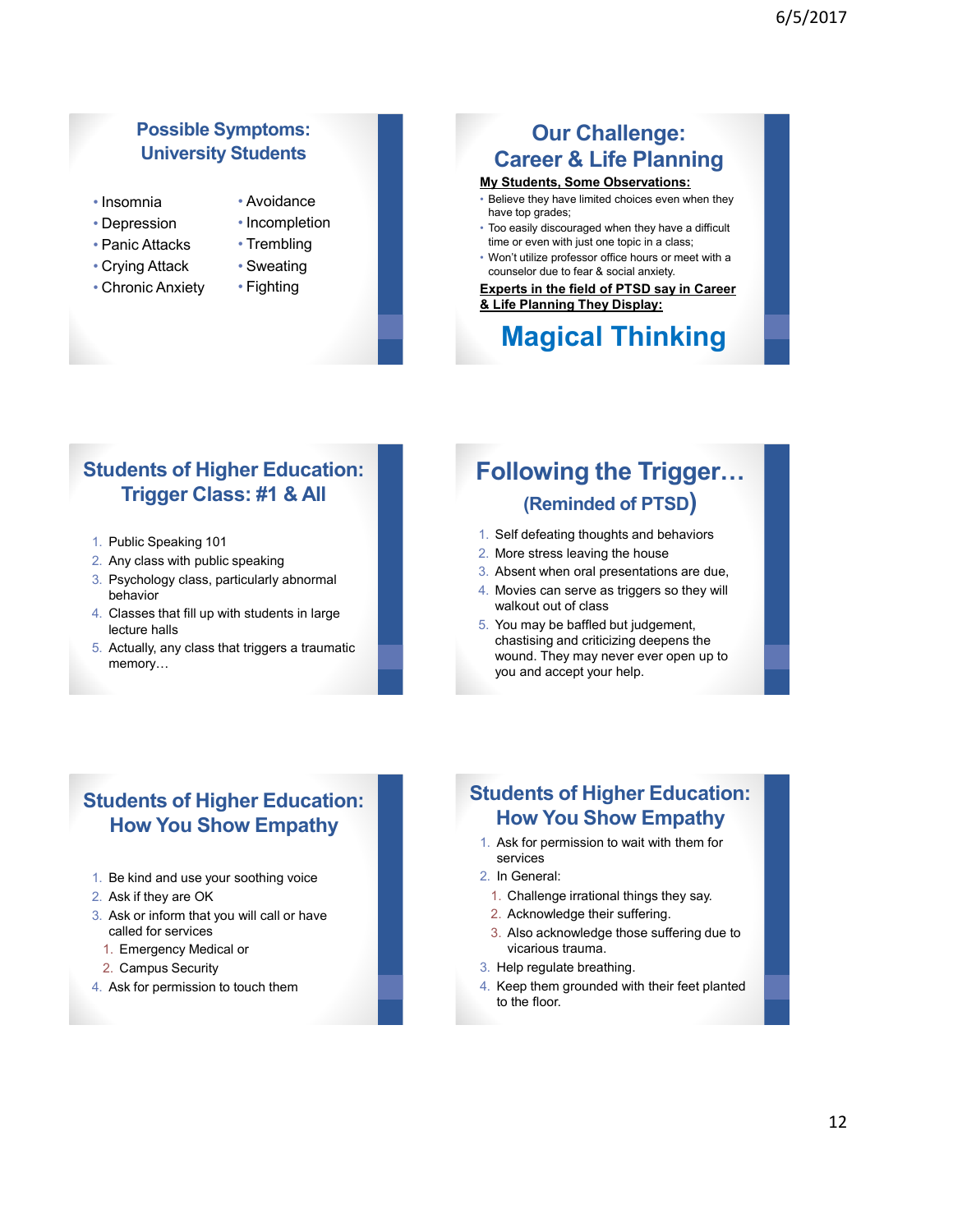#### **Students of Higher Education: PTSD Self-care**

- 1. Limit exposure to negative media and images.
- 2. Do not watch traumatic events occurring over and over.
- 3. Exercise and when possible do it outdoors.
- 4. Work on sleep hygiene and if herbal or medical assistance is needed and available, use it until the body naturally adjusts.

#### **Students of Higher Education: PTSD Self-care**

- 1. Healthy diet
- 2. Help with addictions: food, illicit drugs, alcohol, gambling
- 3. Deep breathing, positive imagery and other healthy forms of relaxation, martial arts, Tai Chi, Veteran's Yoga Project
- 4. Have a little fun every day with reading, sports, music, ping pong, or socializing

### **When You Go Home**

**With your broader understanding of PTSD**

- Listen to the stories of your students.
- Understand not just their family histories but their, ethnic, regional, and cultural histories.
- Identify all the resources (such as psychologists) available to your students and have handouts ready for them.
- Make sure the institution is safe and has adequate lighting.
- **Influence institutional changes!**

#### **With Institutional Intervention**

In our home state of California, Trauma Informed Institutions of Higher Learning is still in its infancy.

The movement first reached K-12.

### **With Institutional Intervention**

During the fall 2016 semester, suspensions decreased by approximately 74 percent.

#### **With Institutional Intervention**

Attendance increased by approximately 9 percent, setting the average monthly attendance for the semester at 86 percent.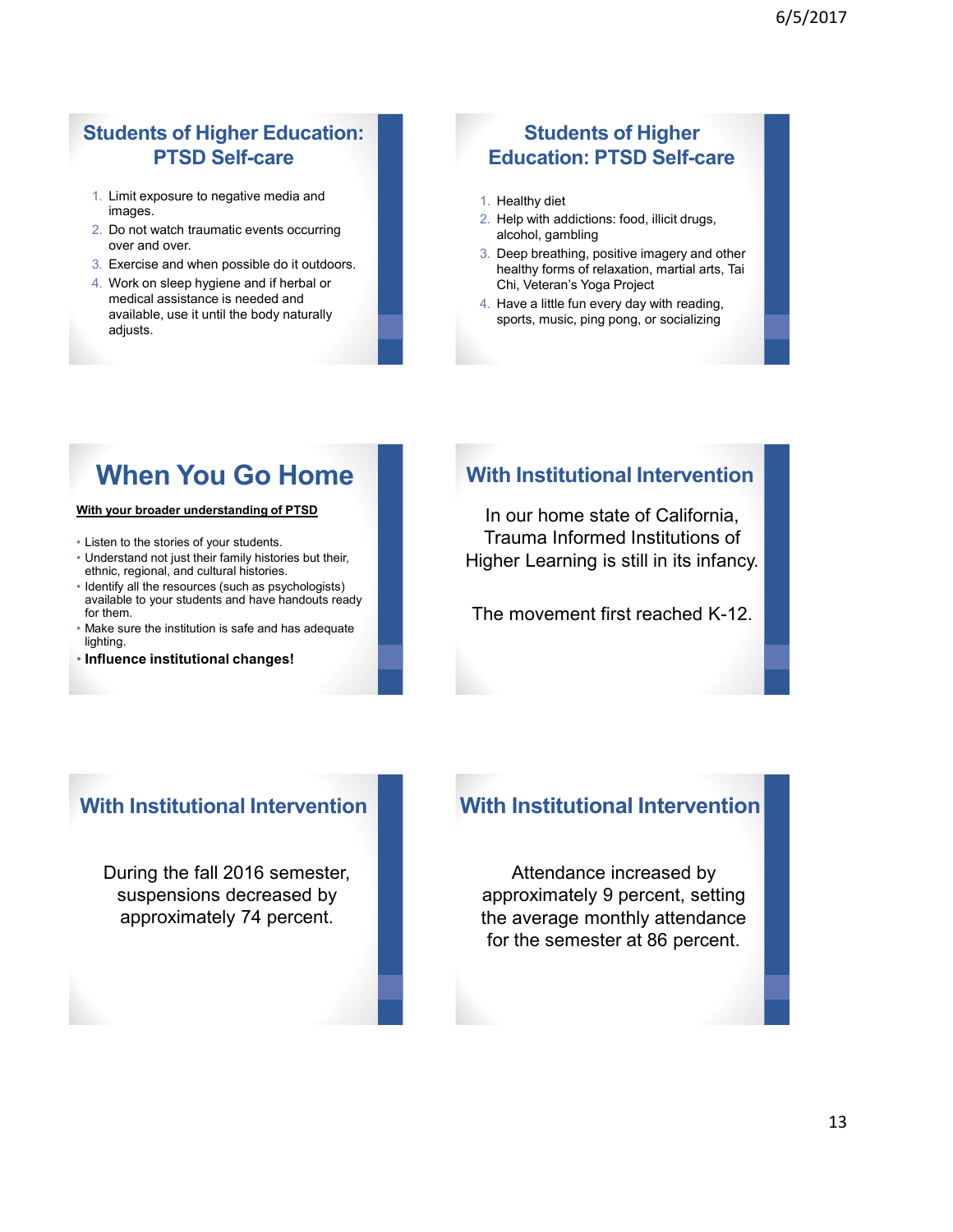### **With Institutional Intervention**

"Beach [High School] has taken their new understanding of the neuroscience of trauma and combined it with an eagerness to truly view students' challenging behaviors and attitudes through a lens of compassion and unconditional love to create relationships that are changing lives."

### **With Institutional Intervention**

**For graphical image that has been removed for more information please see: https://patch.com/california/longbeach-ca/beach-highschool-sees-increased-attendance-decreased-suspensions-during**

> In the impossible, there is always meaning and **HOPE**. Change is inevitable. Let it be for the better.

# **HOPE**

**"Forgiveness does not change the past but it does enlarge the future."** 

*~Paul Boese 1923 -1976 Writer* 

### **Help Your Students Find Meaning In Their Lives**.

Learning to forgive and having empathy is as good for them as it is for others.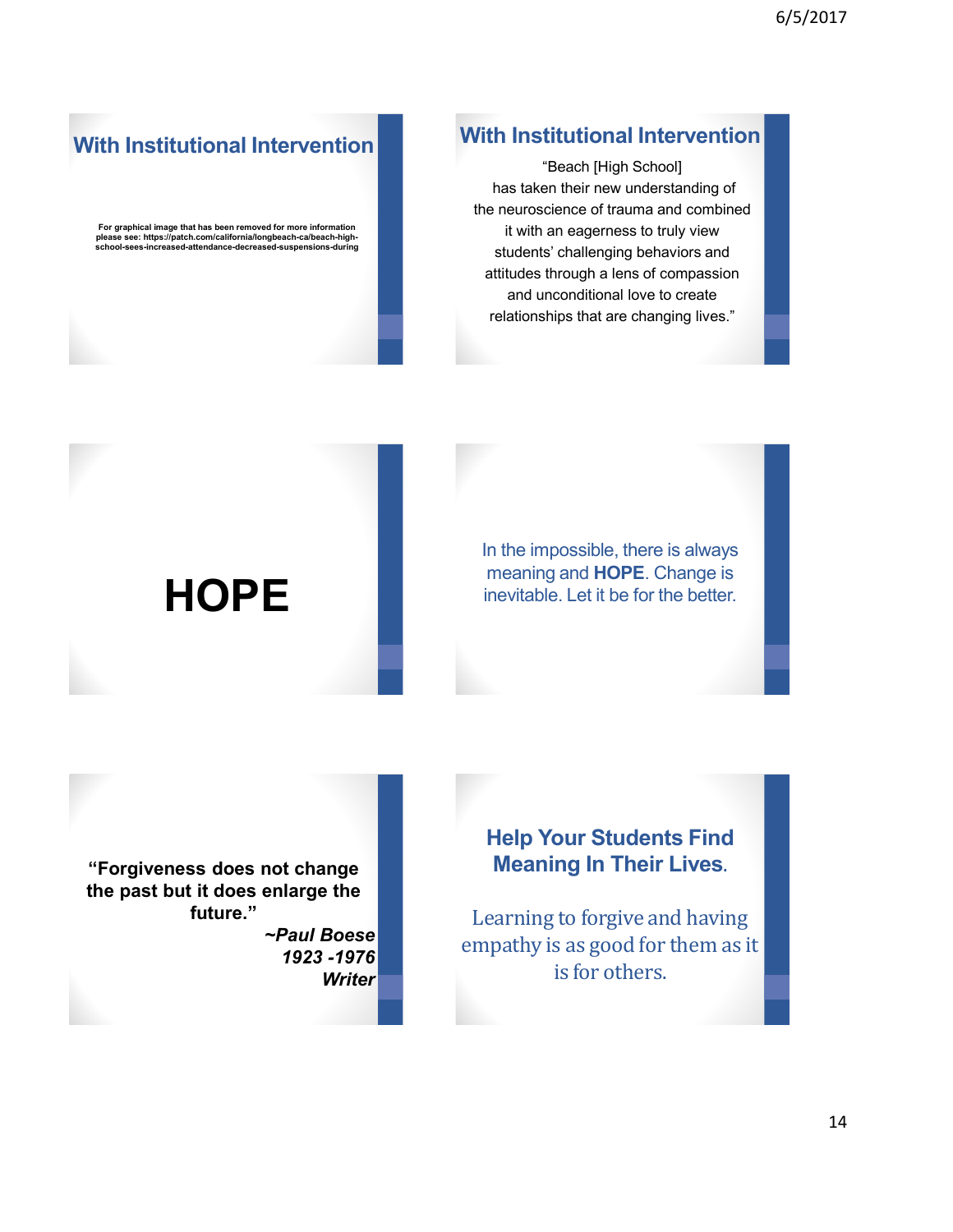**"Someone I loved once gave me a box full of darkness. It took me years to understand that this too, was a gift."**  *~Mary Oliver – Poet Pulitzer Prize for Poetry National Book Award* 

#### **Forgiveness, Good Deeds, & the Company of Friends and Family**

#### **Peru**

![](_page_14_Picture_4.jpeg)

Their families, their children, their entire villages were murdered and dumped in mass graves. Yet when together they laughed, told jokes, and played together. They were always smiling.

![](_page_14_Picture_6.jpeg)

![](_page_14_Picture_7.jpeg)

#### **Why You Should Care About PTSD: The Great Law of the Iroquois**

**"In every deliberation, we must consider the impact on the seventh generation... even if it requires having skin as thick as the bark of a pine."** 

![](_page_14_Picture_10.jpeg)

"Finally, as Henry Ward Beecher is reported to have said: 'Affliction comes to us, not to make us sad, but sober; not to make us sorry but wise.' I conclude with the **hope** that this work contributes, in some small way, to our collective understanding of how we can come to peace with our difficult memories and feelings."

**~Dr. Peter Levine**